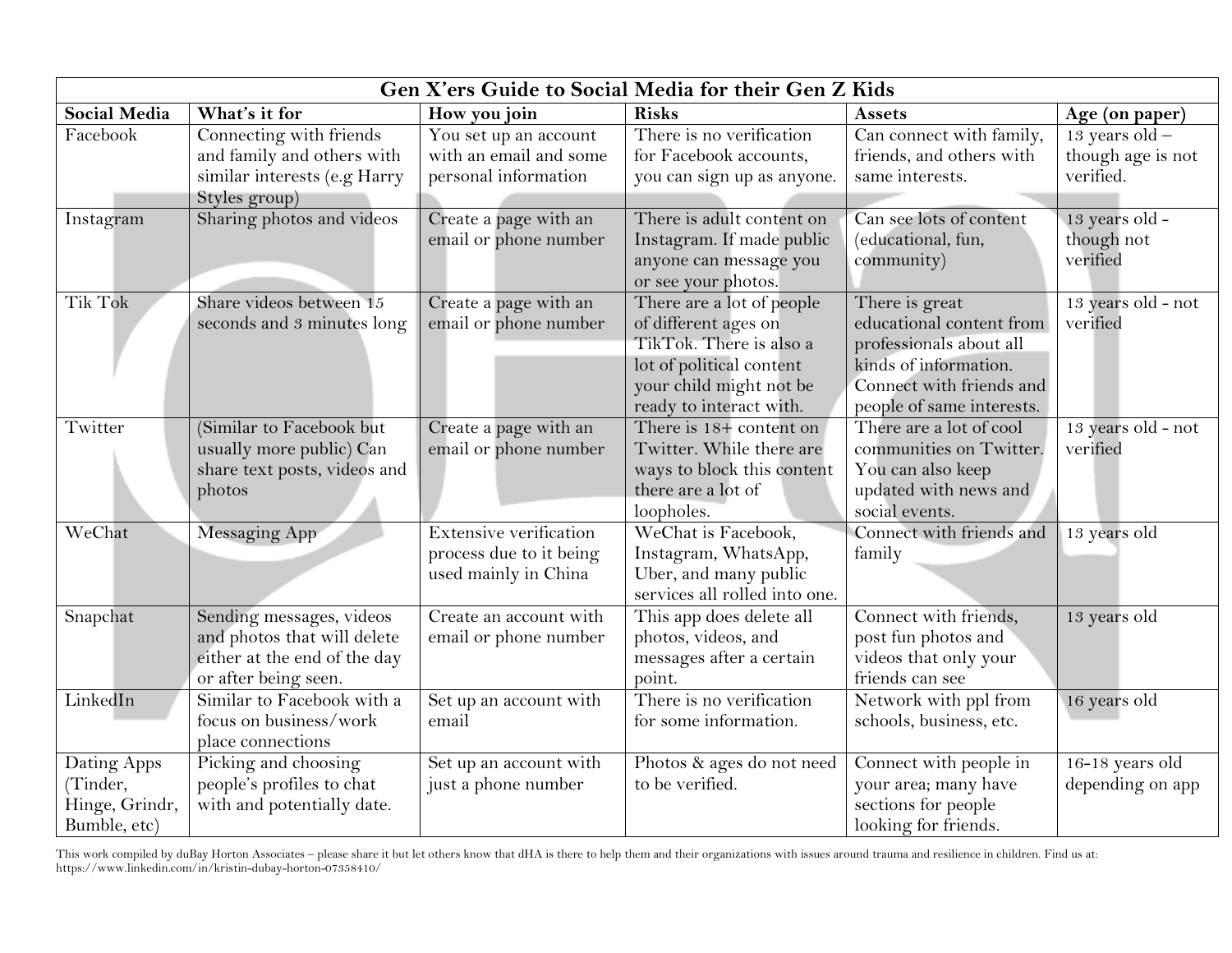## **Boomers[1](#page-1-0) and Xers – this is for you!**

Setting up an account on these sites are easy! All you need is an email/phone number, age, username and password! Many of these sites have age limits. People under 13 are not legally allowed to have an account on most sites. Setting up accounts and following your kids or having your children share their accounts with you may help you connect and understand how to connect with them.

Learn about the programs and apps your child is using. Some social media platforms have age restrictions to join, but it's easy for children to get around these.

- Show interest in your child's online life and ask questions.
- When possible, keep tablets and computers in common areas where you can watch while your child uses them.
- Get online family protection. Programs that provide parental controls can block websites, enforce time limits, monitor the websites your child visits, and their online conversations.
- Follow your child's online accounts, and tell them that you are monitoring their online activity to help keep them safe. Some children or teens may create a fake second account for their parents to follow.
- Ask them about the people they "meet" online. Showing genuine interest will help them feel comfortable talking about it. Explain that it's easy for someone on the Internet to pretend to be someone they're not.
- Talk about the importance of keeping online friendships in the online world. Make it clear that if your child wants to meet an online friend in person, it must be in a public place and with a trusted adult.
- Discuss what's okay and safe to post online, and what isn't. Online posts stay online forever. As a general rule, your child shouldn't post anything they wouldn't want a parent or teacher to see or read.
- People can't always control what others post about them. Explain that information and photos found online can turn up again years later.
- Explain that autocorrect can sometimes lead to miscommunication and hurt feelings.
- Some teens may try to find dates or sexual partners on dating sites. Talk to them about finding healthy and safe relationships.

 $\overline{\phantom{a}}$ 

<span id="page-1-0"></span><sup>1</sup> I was born in 1969 – I am not a boomer – but it is a term my children often use with me when I am not sounding particularly tech savvy. Arguing that I am a Gen Xer has no positive outcomes. Learn from my mistakes.

This work compiled by duBay Horton Associates – please share it but let others know that dHA is there to help them and their organizations with issues around trauma and resilience in children. Find us at: https://www.linkedin.com/in/kristin-dubay-horton-07358410/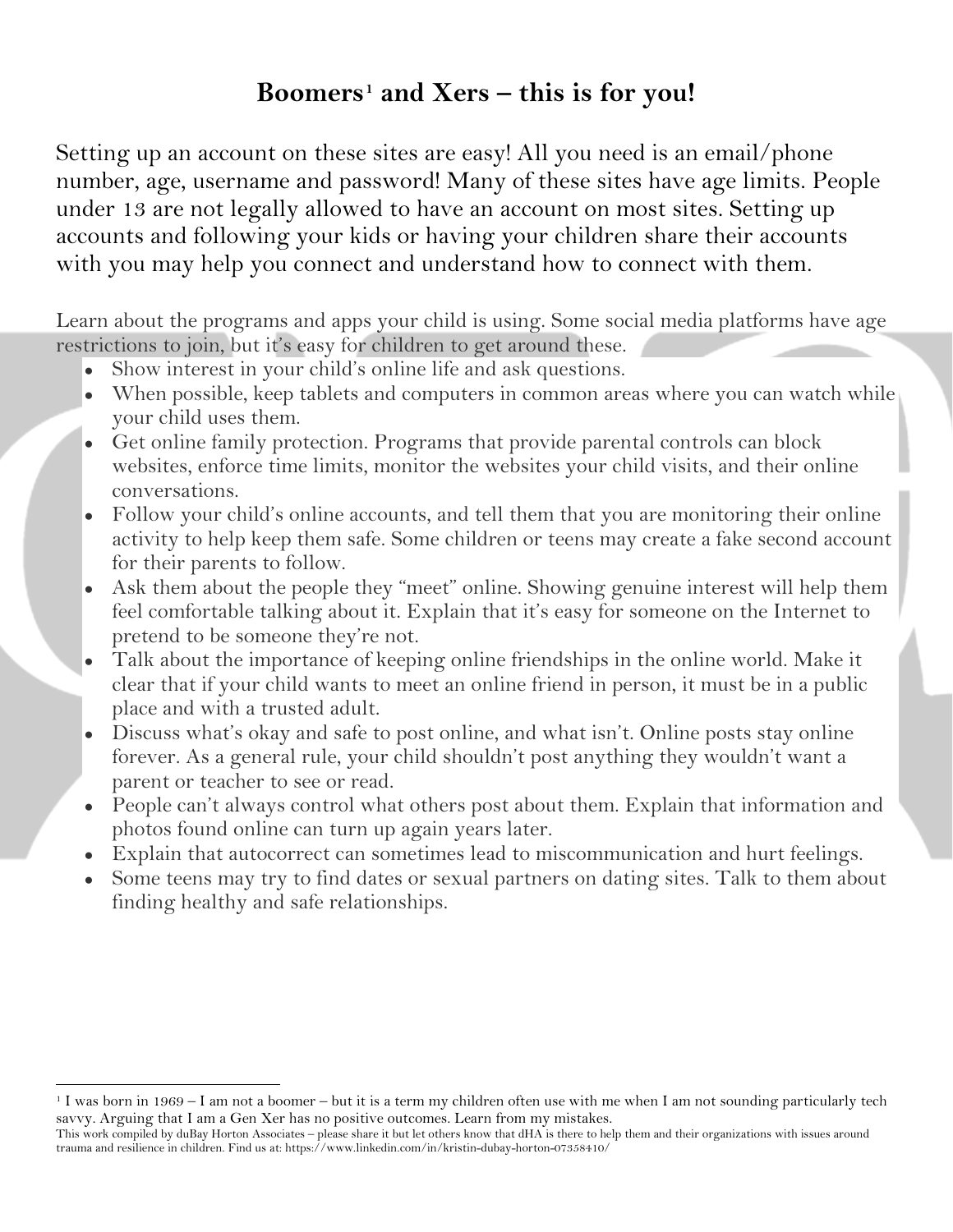## Some internet vocabulary that will be important in conversations with your kids.

- Online Profile: Most social media sites require users to set up a profile, which usually includes a name, e-mail address, birthdate, interests and a photo.
	- <sup>o</sup> Public Account: Public for anyone to see. Many apps allow your posts to be seen only by people you allow to follow you or to have a public account.
	- <sup>o</sup> Private Account: Private accounts let only the people who follow the account to see the things the person posts. They have to send a friend request and then if accepted can see the content you post.
	- <sup>o</sup> Spam Account: A spam account is a secondary account (usually private) that someone may post more private/embarrassing/"dumb" photos and thoughts. They often are not given out to people they are not close to. It gives them a space to post more "messily"
	- <sup>o</sup> Vent Account: This is similar to a spam account where it is usually a secondary account where people post "vents". They can post anything from art that means things to angry rants about friends. It's similar to an online diary.
- Messages/Chats: Using instant messaging over the Internet or between smartphones to send messages (e.g. Facebook Messenger, iMessage, WhatsApp, Hangouts).
	- <sup>o</sup> Direct Messages: These are messages/chats that are only between you and another user. (Instagram, Twitter, Reddit)
		- **Dm: Direct Messages**
	- o Group chats: Many of these apps will allow users to make group chats with multiple users.
- Friend/Followers: Depending on the tool, users "follow" or "request" to be friends with people they know, such as classmates or family members. They may also use it to find new friends.
	- <sup>o</sup> Mutuals: People who both follow each other.
		- Muts: Mutuals
- Walls/Boards/Pages/Timeline: Social media sites allow people to post or send messages in many different ways. On Facebook, for example, information is posted to a "wall". Depending on a user's privacy settings, some messages are visible to the public, while others can only be seen by friends or followers.
- Photo/Video Sharing: Many social networking sites or apps allow users to upload photos and videos, or to share live videos. These can also be public or private depending on privacy settings.